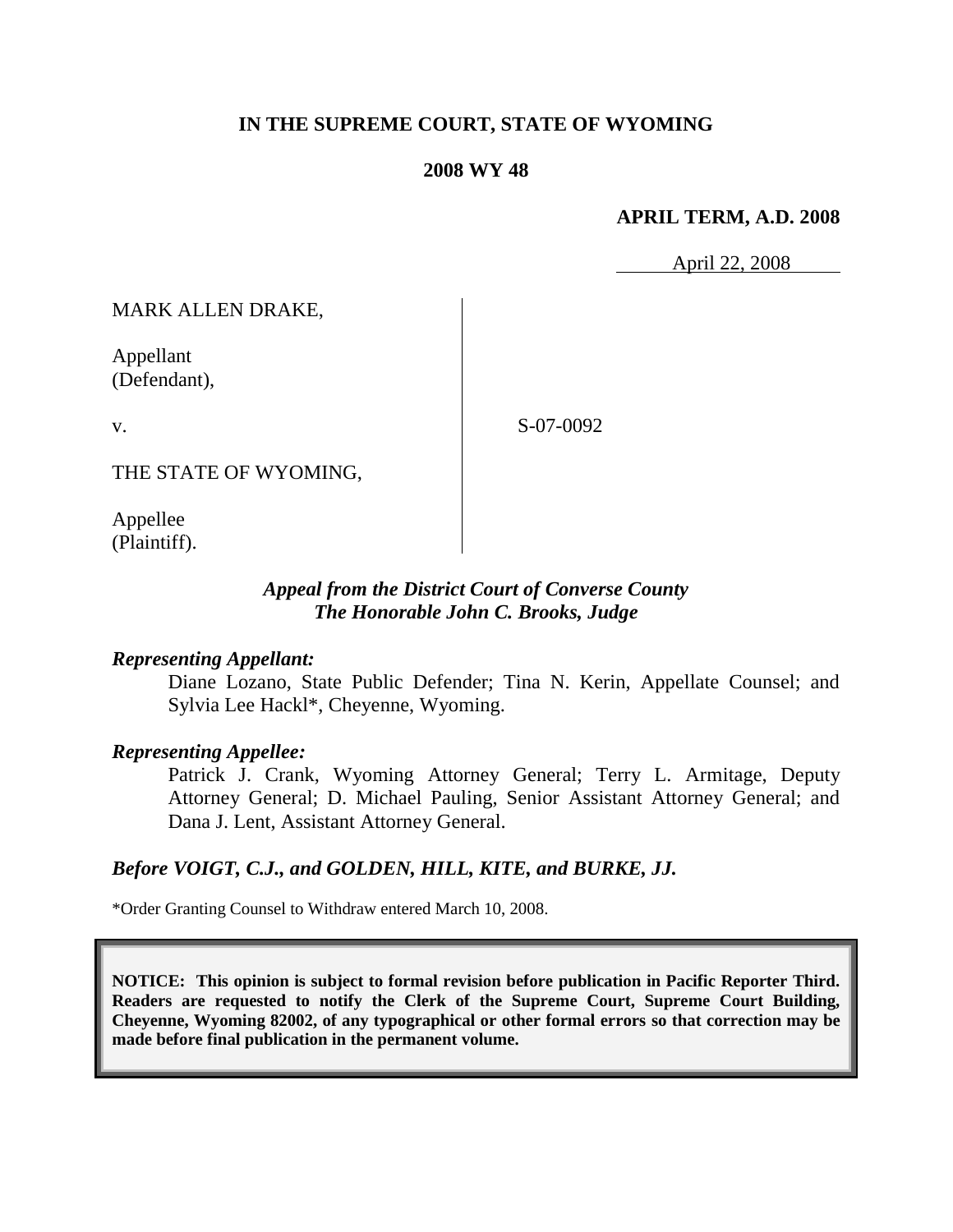## **HILL, Justice.**

[¶1] Convicted of larceny by bailee, Appellant, Mark Allen Drake (hereafter "Drake"), challenges the imposition of a restitution order. Complicating matters, the restitution was imposed after Drake filed a voluntary Chapter 7 bankruptcy petition and was granted a debt discharge.

[¶2] We affirm.

l

# **ISSUE**

[¶3] Drake states his only issue as follows:

1. Whether the trial court erred in ordering [Drake] to pay restitution, since all amounts owed to Mr. Gulley had been discharged through the bankruptcy proceeding, and the restitution was intended primarily to collect a debt.

# **FACTS**

[¶4] This case arises from a failed Douglas, Wyoming, car dealership. Drake and Dean Gulley (hereafter "Gulley") formed D&M Motors, LLC, in October of 2000, for the purpose of selling used cars. To obtain inventory and establish a sales lot, the business secured loans from First National Bank. The men opened their doors for business in December of 2000, but shortly thereafter, the business fell on hard times. Gulley was seriously injured in a car accident, and, as a result, Drake began to shoulder much of the burden of D&M. The business was ultimately unsuccessful. In December of 2003, First National Bank closed the doors of D&M and in discovering that the inventory was depleted, the bank also discovered that Drake was indeed selling vehicles which the bank had financed, but instead of paying the bank, Drake was keeping the sales proceeds.

[¶5] Following this discovery, three legal actions were initiated: a civil action, this criminal action, and a bankruptcy proceeding. The civil proceeding began in March of 2004 when Gulley filed a civil complaint against Drake, alleging causes of action for conversion, negligence, fraud, and conspiracy.<sup>1</sup> In August of 2004, Drake was charged with eight felonies: four counts of defrauding a creditor; one count of larceny by bailee; one count of larceny; and two counts of false swearing. The criminal proceedings were continued while Drake underwent treatment for cancer. Nevertheless, a trial was scheduled for February of 2006. Meanwhile, in July of 2005, Drake filed a voluntary Chapter 7 bankruptcy petition in Colorado. Gulley was listed as a creditor for the amount

<sup>1</sup> Drake filed an answer to Gulley's complaint and amended complaint, but it appears there has been no further action on the civil case.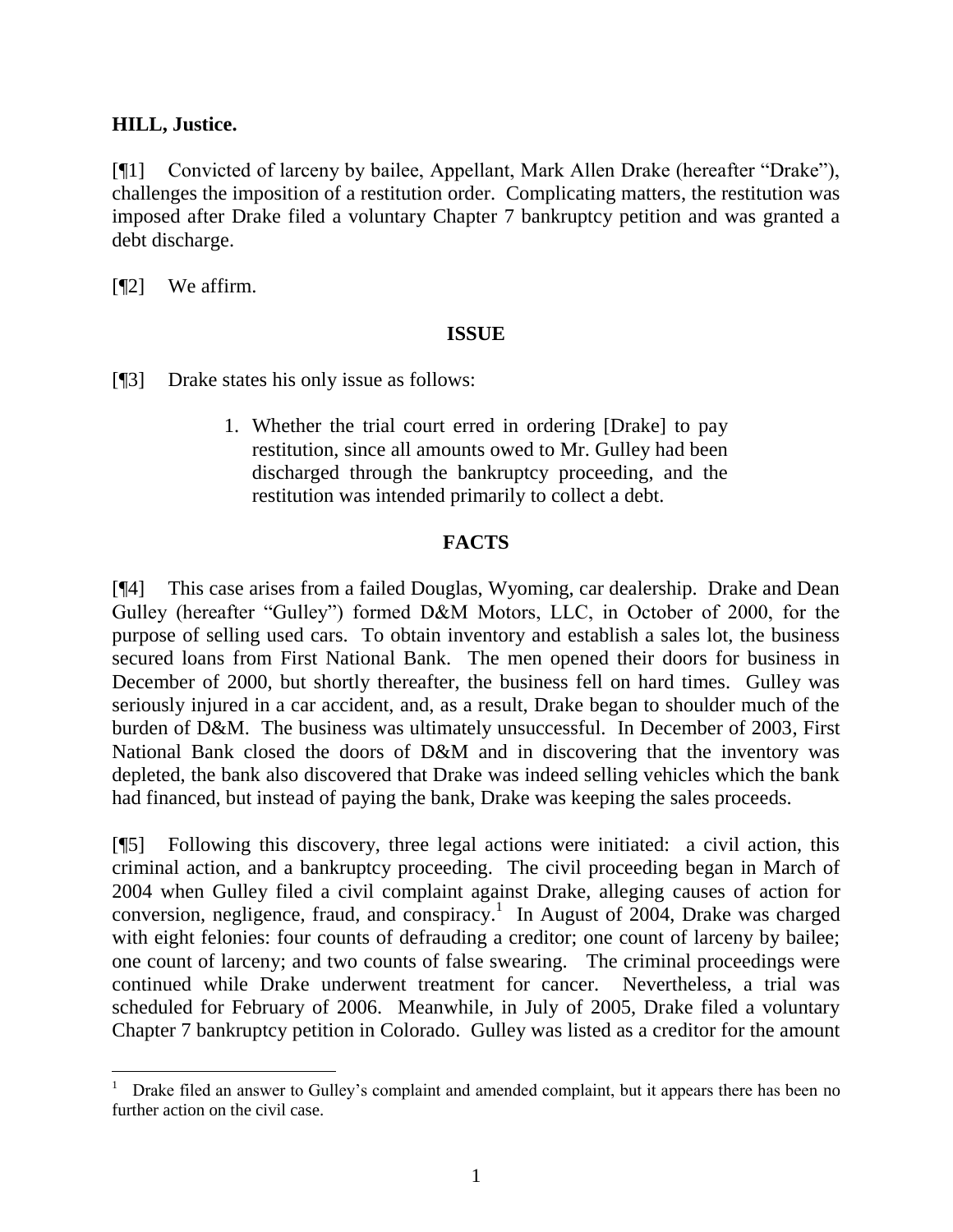of \$382,650. No creditor objections were filed, and in November of 2005, Drake received a debt discharge.<sup>2</sup>

[¶6] Instead of taking the criminal charges to trial, the matter was resolved by plea bargain. In February of 2006, the State filed an amended information charging Drake with five counts: three counts of defrauding a creditor, one count of larceny by bailee, and one count of false swearing. On February 21, 2006, Drake pleaded guilty to larceny by bailee, and the other charges were dismissed. The State requested that a restitution hearing be conducted at a later time. Sentencing proceeded, however, and the court imposed a sentence of two to four years, which was suspended in favor of four years of supervised probation. Later, the court conducted multiple restitution hearings, and, in the end, ordered Drake to pay Gulley restitution in the amount of \$38,890.31.

[¶7] This appeal followed.

# **STANDARD OF REVIEW**

[¶8] Typically, the standard of review of restitution ordered is confined to a search for procedural error or a clear abuse of discretion. *Penner v. State,* 2003 WY 143, ¶ 7, 78 P.3d 1045, 1047-48 (Wyo. 2003). However, there is a distinction between the standard of review of factual challenges to the amount of restitution ordered and challenges to the authority of the court to make a restitution award. Challenges to the factual basis of an award of restitution can be waived if the defendant enters into a plea agreement and then fails to object at sentencing. *Penner, ¶* 7*,* 78 P.3d at 1047. If the defendant does not object to the amount of restitution ordered by the district court, the reviewing court must review for plain error. If the defendant challenges the authority of the district court to order restitution, then review is under a *de novo* statutory interpretation standard because a court has only that authority to act which is conferred by the subject statute. *Id.*

# **DISCUSSION**

[¶9] Drake claims that through his Chapter 7 bankruptcy petition, the District Court of Colorado Bankruptcy Court discharged his obligation to pay criminal restitution in this case. Therefore, he argues that the restitution award is precluded by the bankruptcy discharge. In response, the State submits that the district court acted within its authority in ordering restitution.

[¶10] There are inherent differences between the creditors and debtors of bankruptcy proceedings and the victims and defendants of criminal proceedings. These differences

<sup>&</sup>lt;sup>2</sup> There is no official record reference to this bankruptcy. However, because the parties both agree that the proceeding occurred and Drake was indeed granted a discharge, we proceed with that fact in mind.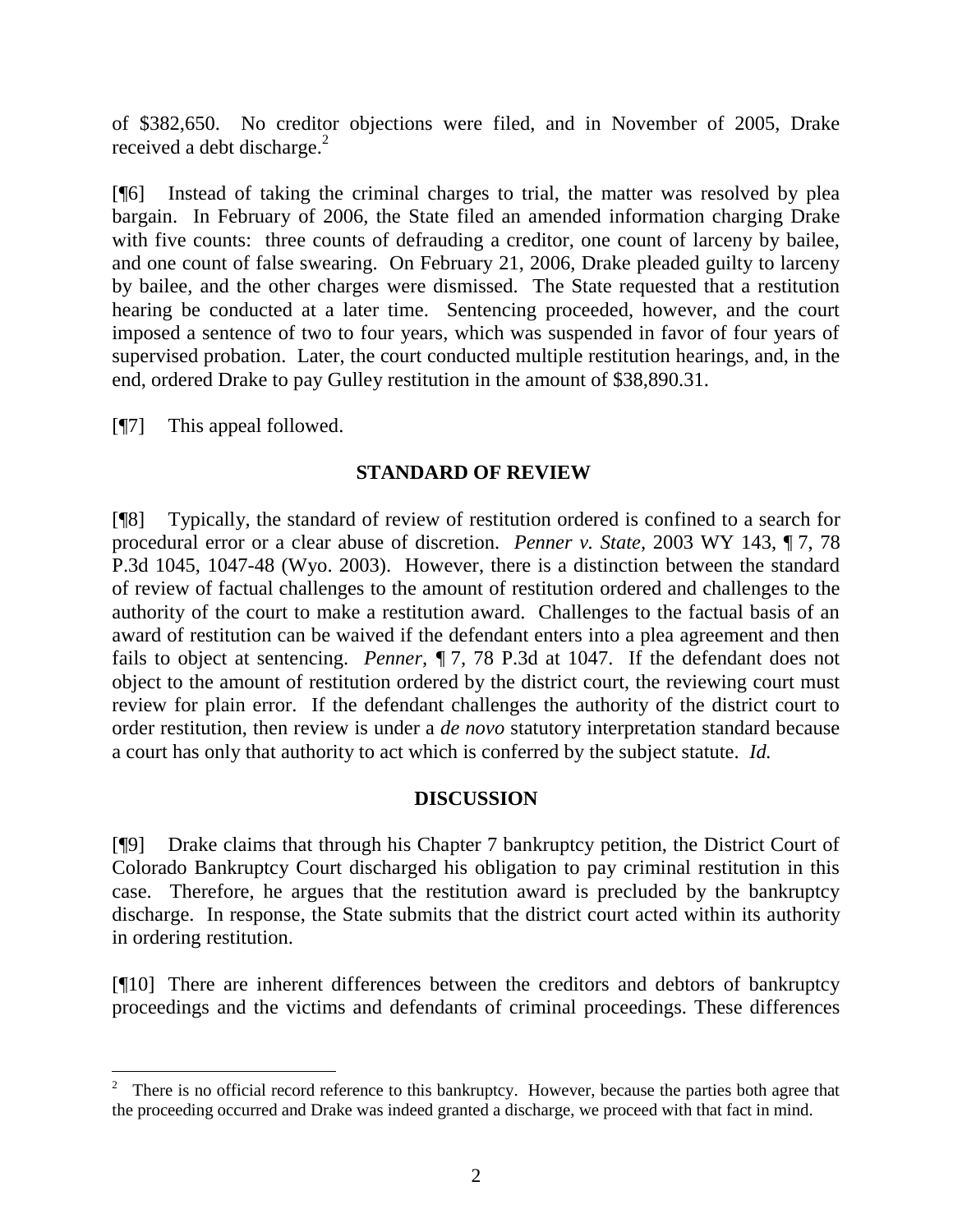are reflected in the goals of the different proceedings. *Cabla v. State*, 6 S.W.3d 543, 547- 50 (Tex.Crim.App. 1999).

[¶11] We have addressed questions about restitution before. In *Abeyta v. State*, 2002 WY 44, 1, 42 P.3d 1009, 1010-11 (Wyo. 2002), we were asked to interpret the restitution statutes to determine whether or not settlement of civil liability claims extinguished a restitution order imposed against a criminal defendant during sentencing. The district court ruled that a civil liability settlement entered into by Abeyta and two victims of his criminal conduct did not extinguish the restitution order earlier imposed against him during sentencing for his criminal convictions, and the petition was denied. *Id.* We affirmed the district court on appeal reasoning, in part, that, "Uniformly, courts hold that a civil settlement or release does not absolve the defendant of criminal restitution." *Id.* at ¶ 16, 42 P.3d at 1013 (citing *State v. DeAngelis*, 329 N.J. Super. 178, 747 A.2d 289, 294 (N.J. Super. A.D. 2000)). We also held that private parties cannot simply agree to waive the application of a criminal statute. *Id.*

[¶12] *Abeyta* also gave us the platform to reiterate the four purposes of sentencing: (1) rehabilitation; (2) punishment (specific deterrence and retribution); (3) example to others (general deterrence); and (4) removal from society (protection of the public). "[R]estitution imposed by trial courts under these statutes is a criminal penalty meant to have deterrent and rehabilitative effects." *Id.* at ¶ 15, 42 P.3d at 1013. Generally, a state criminal justice system that imposes restitution during sentencing as a condition of probation and as part of the judgment of conviction is considered a penal sanction rather than civil in nature. *Id.*

[¶13] In contrast to the aim of the criminal justice system, the goal of the bankruptcy system is not to punish, but to allow the honest debtor to restart his financial life.

> In *Kelly* [*v. Robinson*, 479 U.S. 36, 107 S.Ct. 353, 93 L.Ed. 215 (1986)] the Supreme Court described the goal of bankruptcy proceedings. "A bankruptcy proceeding is civil in nature and is intended to relieve an honest and unfortunate debtor of his debts and to permit him to begin his financial life anew." *Kelly,* 479 U.S. at 46, 107 S.Ct. 353*.* The debtor selects the chapter of the Bankruptcy Code according to whether he needs to completely start over or whether he only needs to re-organize his debts. In the former situation, the debtor files for liquidation of his debts, or straight bankruptcy, under Chapter 7 of the Bankruptcy Code. "[Chapter 7's] purpose is to achieve a fair distribution to creditors of whatever non-exempt property the debtor has and to give the individual debtor a fresh start through the discharge in bankruptcy." GEORGE M. TREISTER ET AL,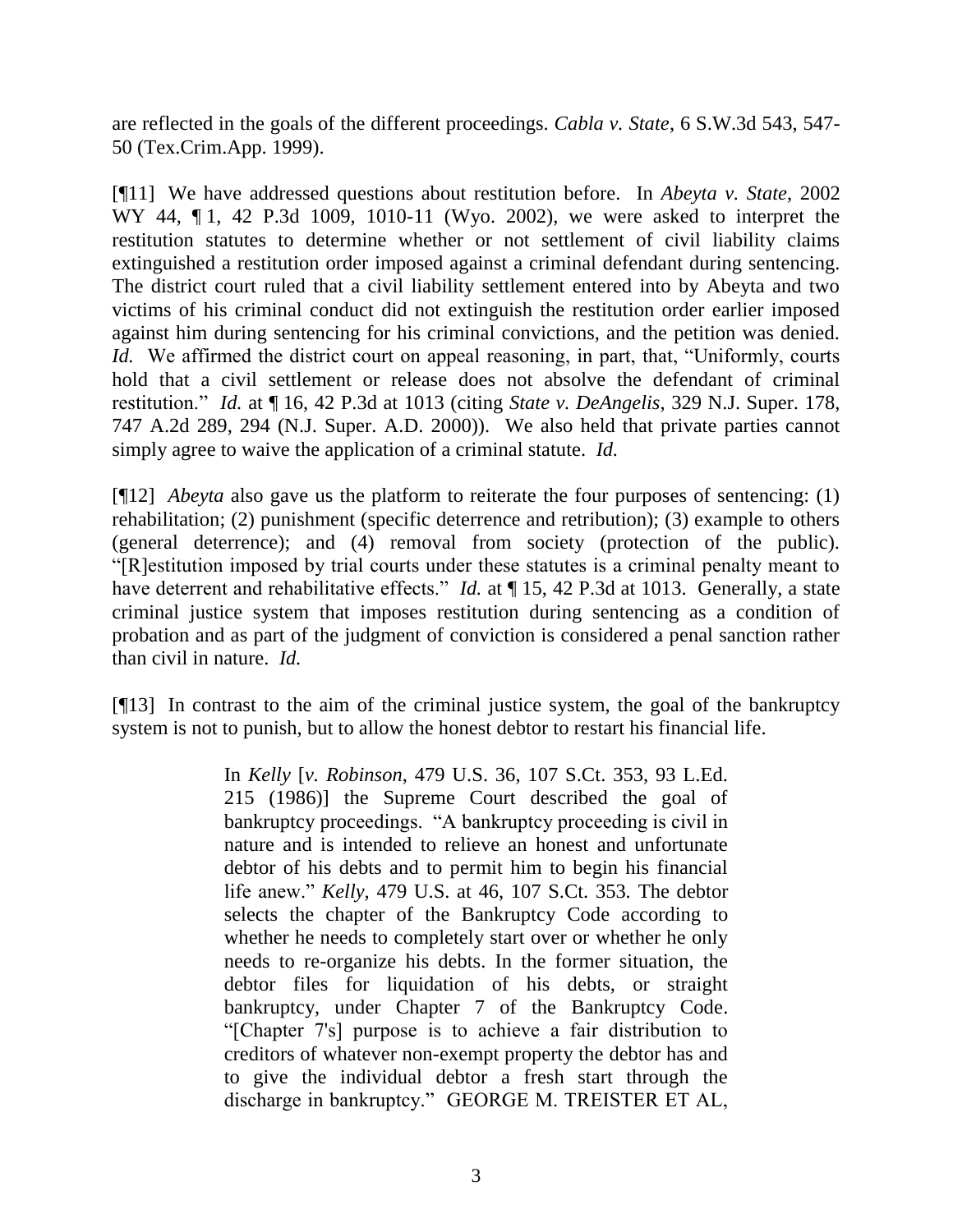FUNDAMENTALS OF BANKRUPTCY LAW, § 1.04, p. 17 (4th ed. 1996). Any person is eligible for a Chapter 7 liquidation. *See id.* § 3.01, at 115.

In contrast, the debtor files for adjustment of his debts under Chapter 13 of the Bankruptcy Code. Chapter 13 is a rehabilitation vehicle for an individual with a regular income. The debtor's future earnings are budgeted to pay the creditors in whole or in part, and the debtor gets a fresh start from the discharge granted at the end of the case. *See id.* § 1.04, at 19. A person must have a regular income with unsecured debts of less than \$250,000 and secured debts of less than \$750,000 to qualify for a Chapter 13 adjustment. *See id.* § 3.01, at 117. An individual debtor or sole proprietor of a small business with a regular income may seek an arrangement with creditors under Chapter 13 in order to continue to operate his or her business. *See* BENJAMIN WEINTRAUB, ET AL, BANKRUPTCY LAW MANUAL ¶ 1.02[2], at 1-5 (3rd ed. 1992). The goal of a bankruptcy proceeding is to relieve the debtor of his financial obligations and permit the debtor to start his or her financial life over. The goals and purposes of restitution and bankruptcy differ greatly.

*Cabla*, 6 W.S.3d at 546-547 (footnote omitted).

[¶14] In reconciling the criminal system with the bankruptcy system, it is commonly recognized that "criminal restitution may generally be imposed despite a previous discharge of the underlying debts in bankruptcy[.]" *Cabla*, 6 S.W.3d at 550 (Meyers, J. concurring). New Mexico, in *State v. Muzio*, 732 P.2d 879, 882 (N.M. App. 1987), recognized this very principle. The *Muzio* court acknowledged that "[t]he provisions of the Bankruptcy Act are not so intrusive so as to pardon a bankrupt from the consequences of a criminal offense," and concluded that "[t]he filing by a defendant for bankruptcy or the obtaining of a discharge in bankruptcy does not void a restitution order imposed as a condition of probation under a state criminal judgment." *Id.* at 732 P.2d., 881-82.

[¶15] When faced with a similar situation in *Kelly v. Robinson,* 479 U.S. 36, 47, 107 S.Ct. 353, 93 L.Ed. 2d 216, (1986), the United States Supreme Court concluded that a Chapter 7 liquidation of debt proceeding in bankruptcy cannot discharge a restitution obligation, especially when considering the inherent differences between the goals of the bankruptcy system and the goals of a restitution order. In *Kelly,* the question was whether or not a state court restitution order imposed on a criminal defendant as a condition of probation in a larceny case involving the wrongful receipt of welfare benefits constituted a nondischargeable fine or penalty as opposed to compensation for actual pecuniary loss. Because criminal proceedings focus on the state's interests in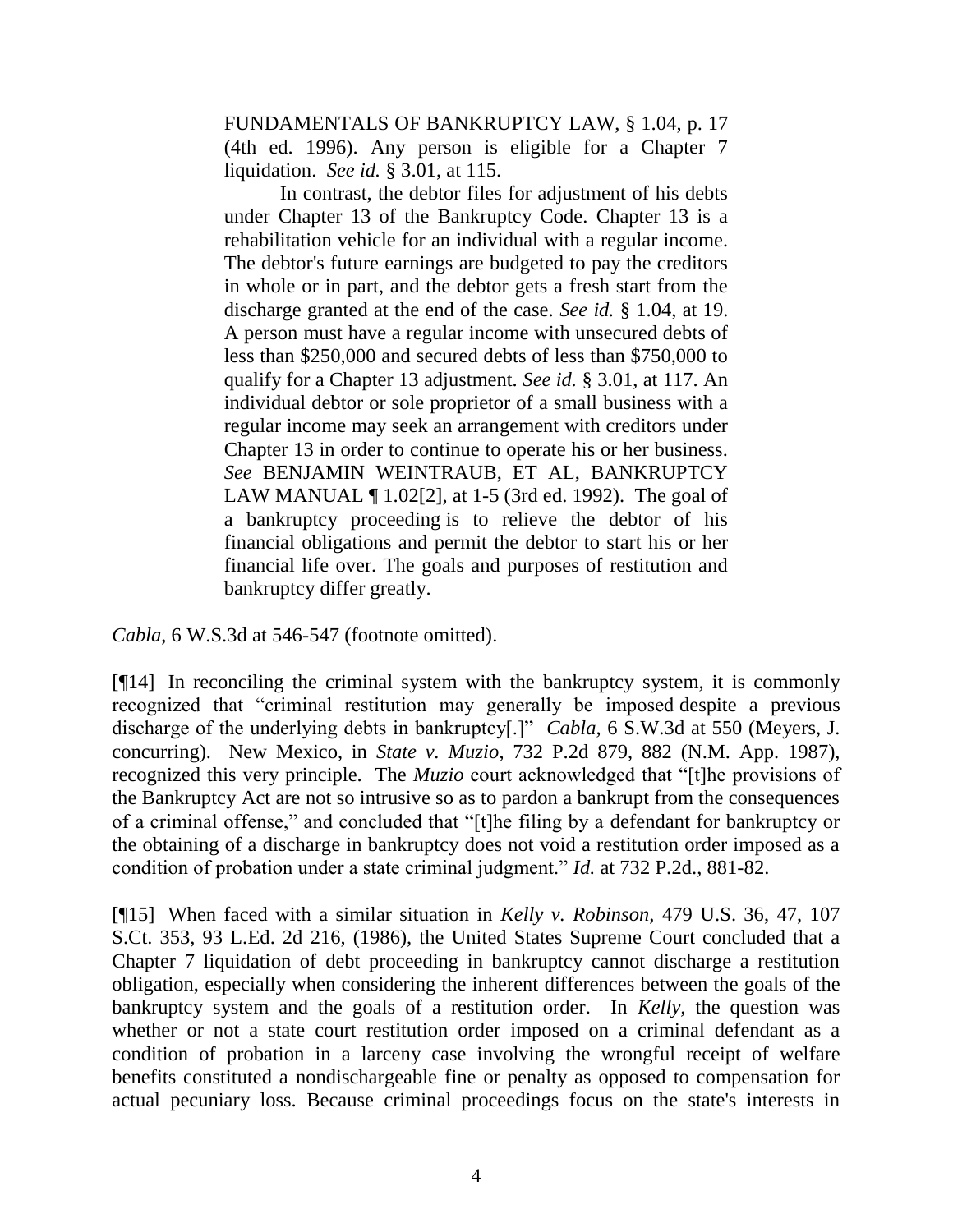rehabilitation and punishment, rather than the victim's desire for compensation, the court concluded that restitution orders imposed in criminal cases are nondischargeable penalties payable for the benefit of a governmental unit and are not compensation for actual pecuniary loss.

[¶16] Several courts interpreting *Kelly* and 11 U.S.C. § 523(a)(7) have held that an order of criminal restitution payable to a governmental entity is exempt from discharge in bankruptcy. See *In re Thompson*, 16 F.3d 576, 577-78 (4th Cir. 1994), *cert. denied*, 512 U.S. 1221, 114 S. Ct. 2709, 129 L. Ed. 2d 836 (1994) (holding that any condition a state criminal court imposes as part of a criminal sentence is not dischargeable in bankruptcy); *United States v. Vetter*, 895 F.2d 456, 459 (8th Cir. 1990) (stating that criminal restitution orders are exempt from discharge in bankruptcy proceedings); *In re Warfel*, 268 B.R. 205, 213 (B.A.P. 9th Cir. 2001) (holding that because the restitution was ordered as part of a state criminal prosecution, it was excepted from discharge in bankruptcy); *Steiger v. Clark County (In re Steiger)*, 159 B.R. 907, 913 (B.A.P. 9<sup>th</sup> Cir. 1993) (concluding that order of restitution imposed as part of a criminal sentence was non-dischargeable in bankruptcy).

[¶17] Drake seeks to distinguish his case from the likes of *Kelly* and *Cabla.* He directs our attention instead to *In re Brinkman,* 123 B.R. 318, 319 (Bkrtcy. D.Minn. 1991). In *Brinkman*, the issue was whether the bankruptcy court could enjoin a criminal prosecution which had been filed within two weeks of the debtor's bankruptcy petition. The debtor argued that the prosecution was nothing more than "the commencement or continuation of an action … to collect." *Id.* at 321. The court applied the "principal motivation test" to determine whether or not the purpose of the prosecution was simply to collect a debt.

> If it appears that the criminal prosecution has been instituted primarily to vindicate the rights of the public by punishing criminal conduct and to discourage such criminal conduct by others, the bankruptcy court will usually not interfere with the criminal process. However, if it appears that the principal motivation is not punishment or prevention but to recover a dischargeable debt either by a negotiated compromise of the criminal charge or by obtaining an order of restitution after conviction, the bankruptcy court may enjoin criminal prosecution.

*Brinkman*, 123 B.R. at 322 (quoting *In re Kaping,* 13 B.R. 621, 623 (Bkrtcy. D.Or. 1981)).

[¶18] Drake encourages us to apply the same test to the facts here. However, we are unable to make that application for two main reasons. "First, the court's authority for